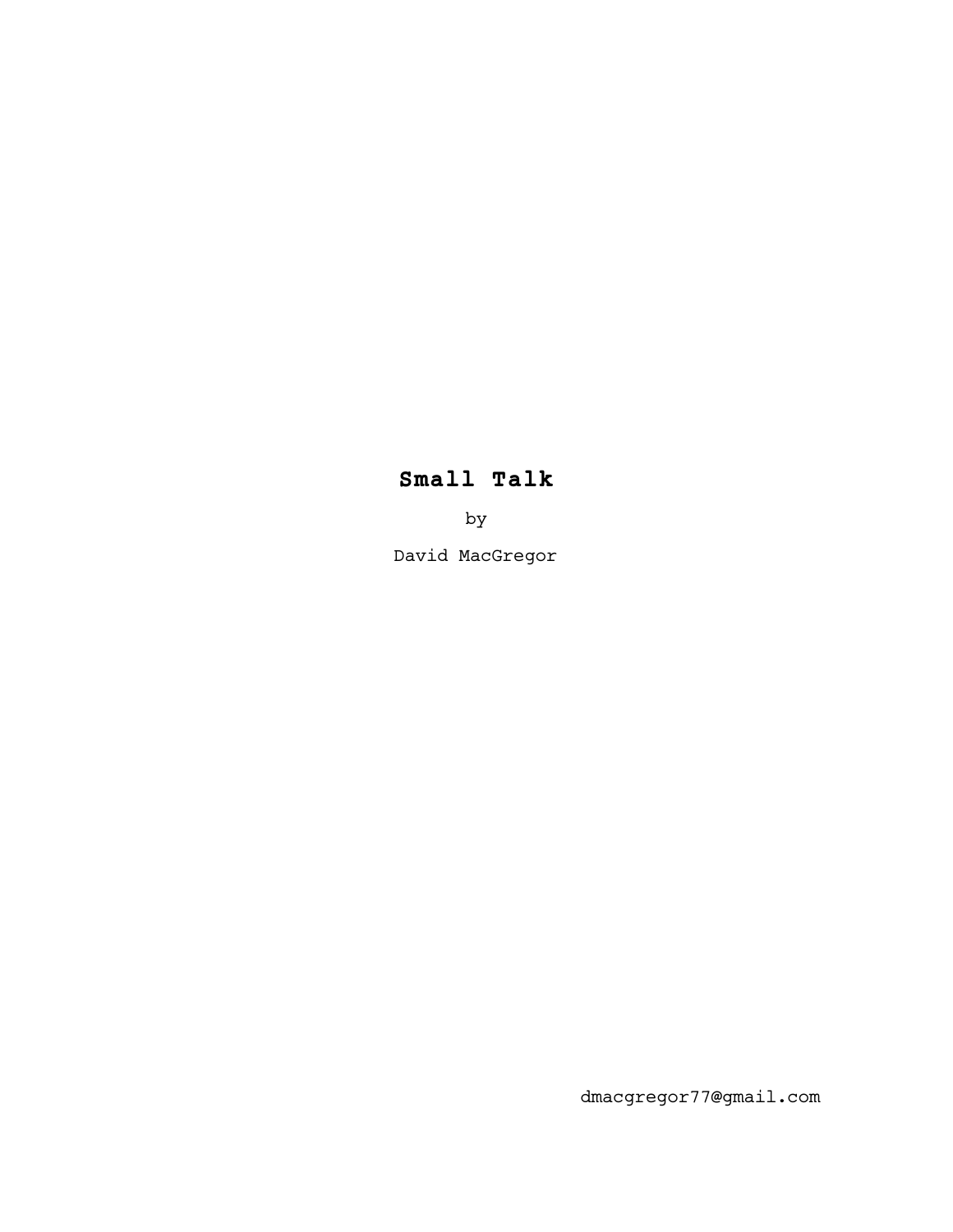# Setting

A therapist's office.

# Time

Now and then.

# Cast

 RACHEL - A woman in her late 20s-30s. ANTHONY - A man in his late 20s-30s. DR. COOPER - A woman in her 30s-50s. MATT - A delivery man in his late 20s-30s.

NOTE: There are four instances in the script in which the director and/or actors will need to fill in a blank space with, respectively, the name of a currently popular TV show, a celebrity, a popular news show, and a celebrity couple.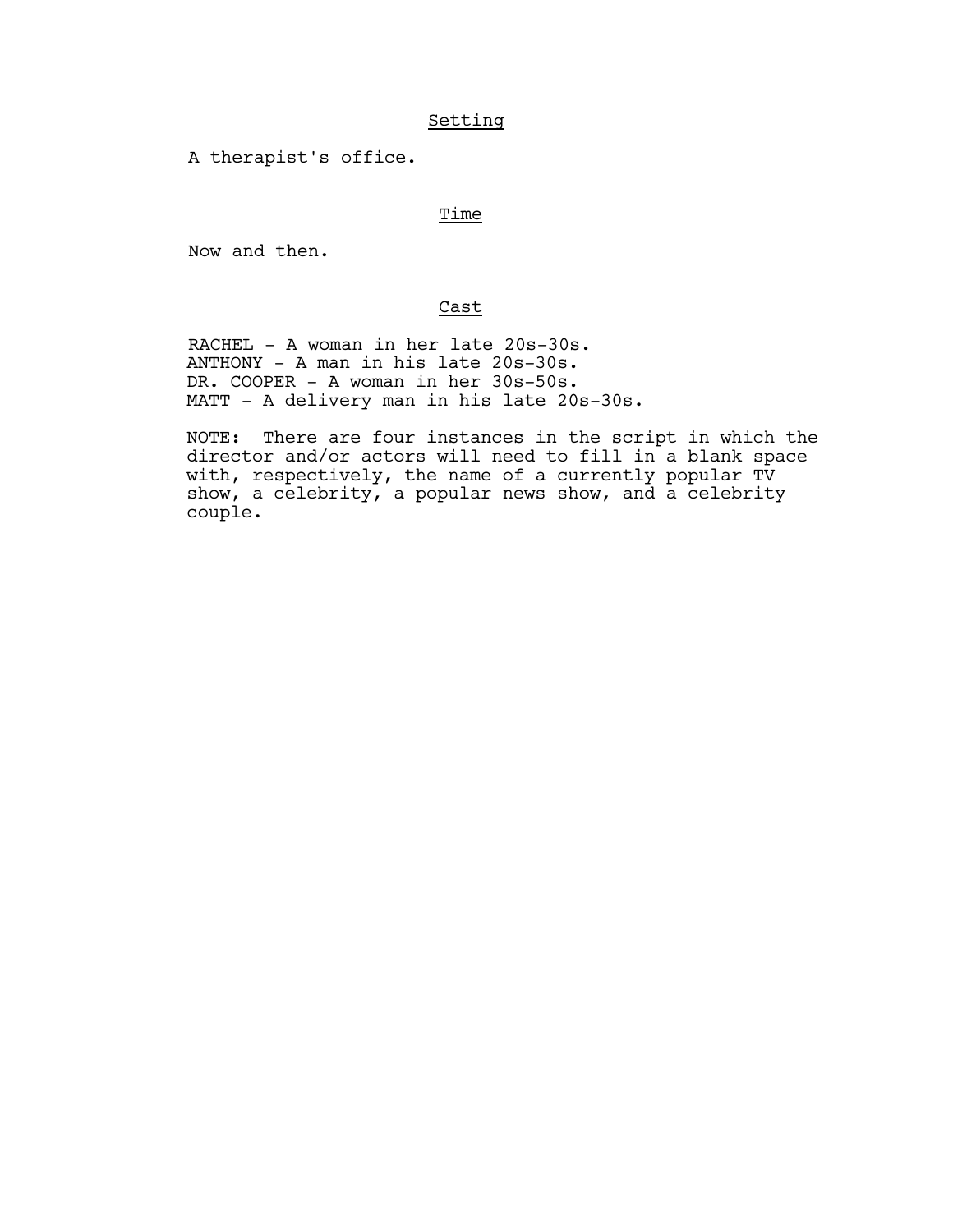*RACHEL and ANTHONY sit in chairs across from an empty desk. RACHEL is ill at ease as ANTHONY tries to calm her down.*

## ANTHONY

Will you relax? It's going to be fine!

## RACHEL

I'm just not comfortable with this...discussing our personal lives with a complete stranger.

## ANTHONY

Dr. Cooper is a trained professional. This is what she does. And believe me, plenty of people go to couples counseling these days.

#### RACHEL

But this...it just seems weird. It's going to make me seem weird because I can't--

> *DR. COOPER enters briskly. She shakes hands with ANTHONY and RACHEL.*

DR. COOPER

Rachel? Anthony? I'm Dr. Cooper. It's very nice to meet both of you!

> *DR. COOPER sits down behind the desk, clasps her hands, and smiles.*

DR. COOPER So, what is it I can help you with? (as RACHEL and ANTHONY hesitate)

And there's no need to be shy. Trust me, I have heard just about everything a human being can possibly hear. I don't judge, I don't preach, and I don't call the authorities... (she holds up her hands)

Kidding! I'm kidding. That's just an old therapist joke. The relationship between a therapist and her clients is inviolate, like between a priest and a penitent.

 (as RACHEL and ANTHONY hesitate)

Is it communication between you, finances, in-laws--?

#### ANTHONY

We're not actually married yet.

DR. COOPER

Okay. Is it sexual? Issues with intimacy of some kind?

ANTHONY

It's...Rachel has this issue when it comes to...she can't seem to...God, this is embarrassing.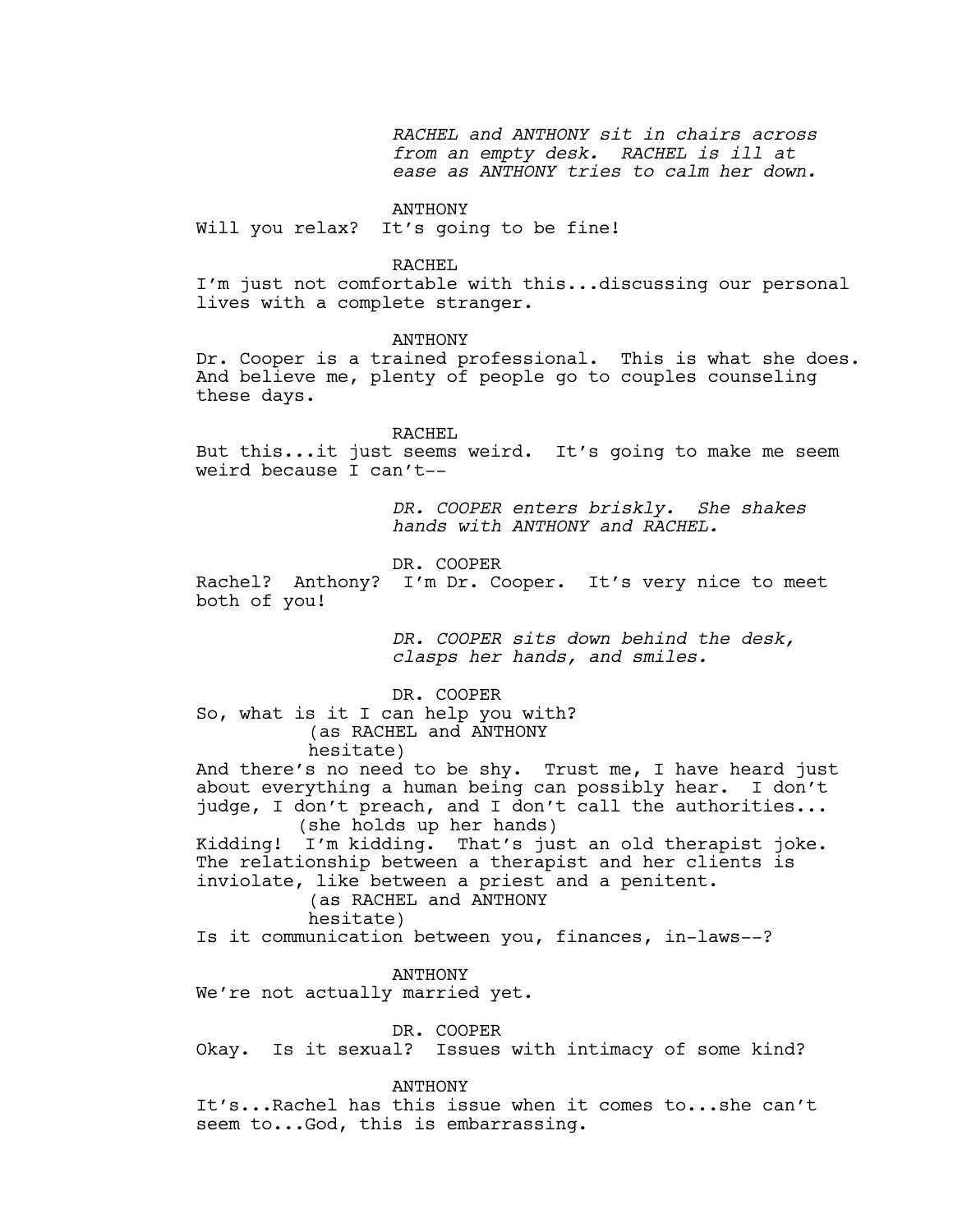RACHEL

Then can we just go? We don't have to do this!

ANTHONY Yes, we do! Pretending it's not a problem is not going to solve anything!

DR. COOPER Go on with what you were saying, Anthony.

ANTHONY It's...small talk. Rachel can't make small talk.

DR. COOPER

I see.

#### ANTHONY

And I'm a lawyer...hoping to be made partner in the next year or so, which means a lot of social functions and whatnot. My firm is very big on spouses and families being part of our gatherings and...Rachel, did you want to say something?

*RACHEL shakes her head.*

DR. COOPER

It's okay. We're all friends here and nothing leaves this room.

RACHEL

It's not that I don't...I mean, I try! I do, I really do!

#### ANTHONY

But she just can't! And what I do in my profession...the people we'll be with socially...you have to make small talk! That's just the way it is!

## DR. COOPER

Okay then. I understand where we're at. And let me assure both of you, this is not uncommon. I've dealt with many cases like this.

ANTHONY

You have?

#### DR. COOPER

Absolutely. Now, let's do a quick little assessment, shall we? Because just as with most conditions, there is the issue of degree. There are mild cases, severe cases, and everything in between. So, Rachel, let's you and I engage in a little small talk.

> *DR. COOPER gets up and helps RACHEL out of her chair.*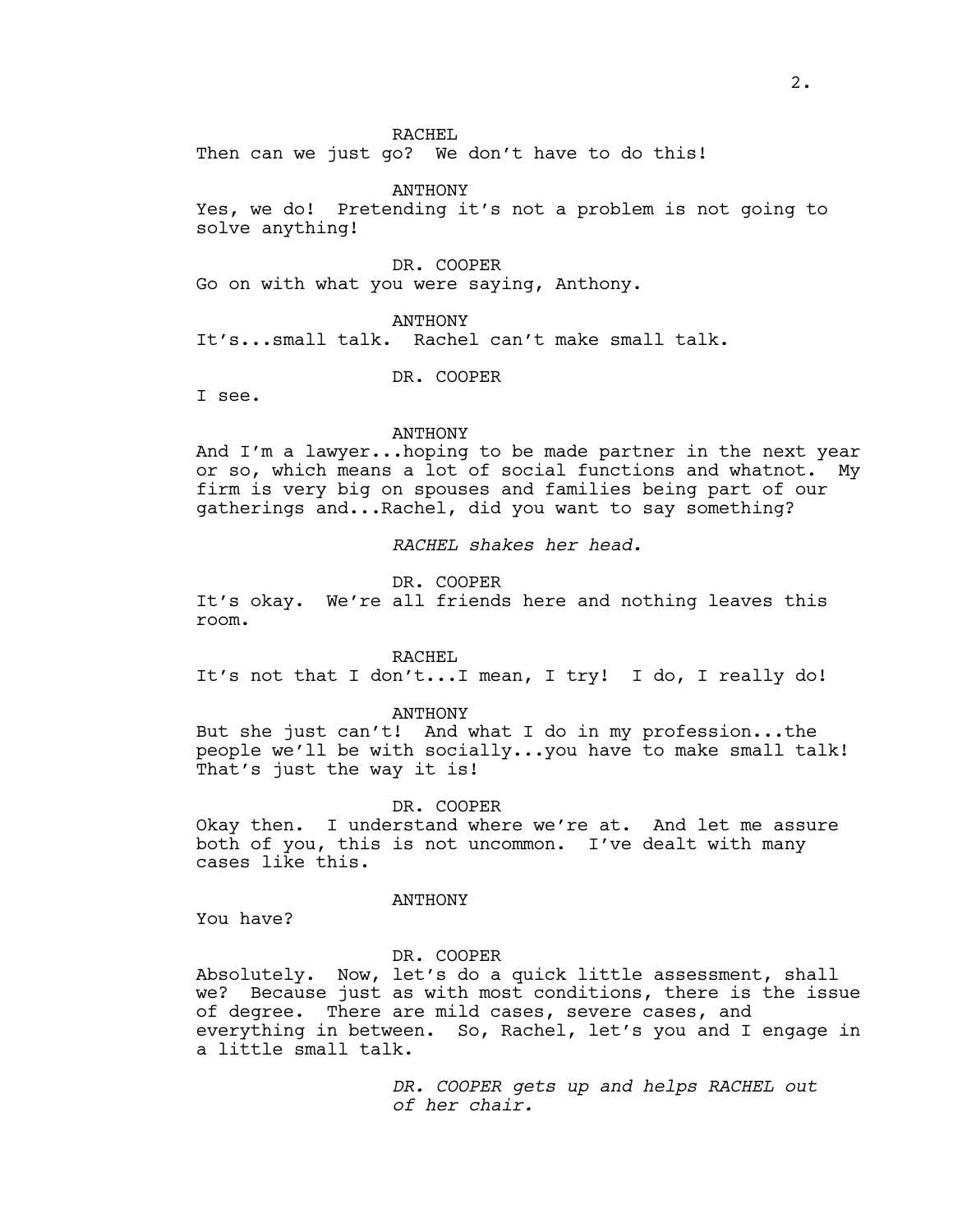RACHEL

Do we have to? Maybe we could try this next week?

DR. COOPER Just relax. Everything is going to be fine. Now, let's pretend we're at a cocktail party and we've just met.

# RACHEL

Oh my God.

**ANTHONY** 

You see what I mean?

DR. COOPER Come on now. You can do this. Deep breath...good, and here we go. Nice weather we're having.

#### RACHEL

Okay.

DR. COOPER Did you happen to catch the last episode of [insanely popular show]?

RACHEL

I don't really watch TV.

DR. COOPER Oh, me neither! Who has the time? But can you believe those photos of [insanely popular celebrity] on the Internet?

RACHEL

I don't know who that it is.

*Shaken, DR. COOPER forces a smile as ANTHONY buries his face in his hands.*

DR. COOPER Boy, can you believe the price of gas these days?

RACHEL I don't pay any attention to the price of gas.

DR. COOPER Okay, this is more serious than I thought.

> *DR. COOPER guides RACHEL back to her chair, then leans against the desk, thinking.*

ANTHONY You see what I mean? It's hopeless!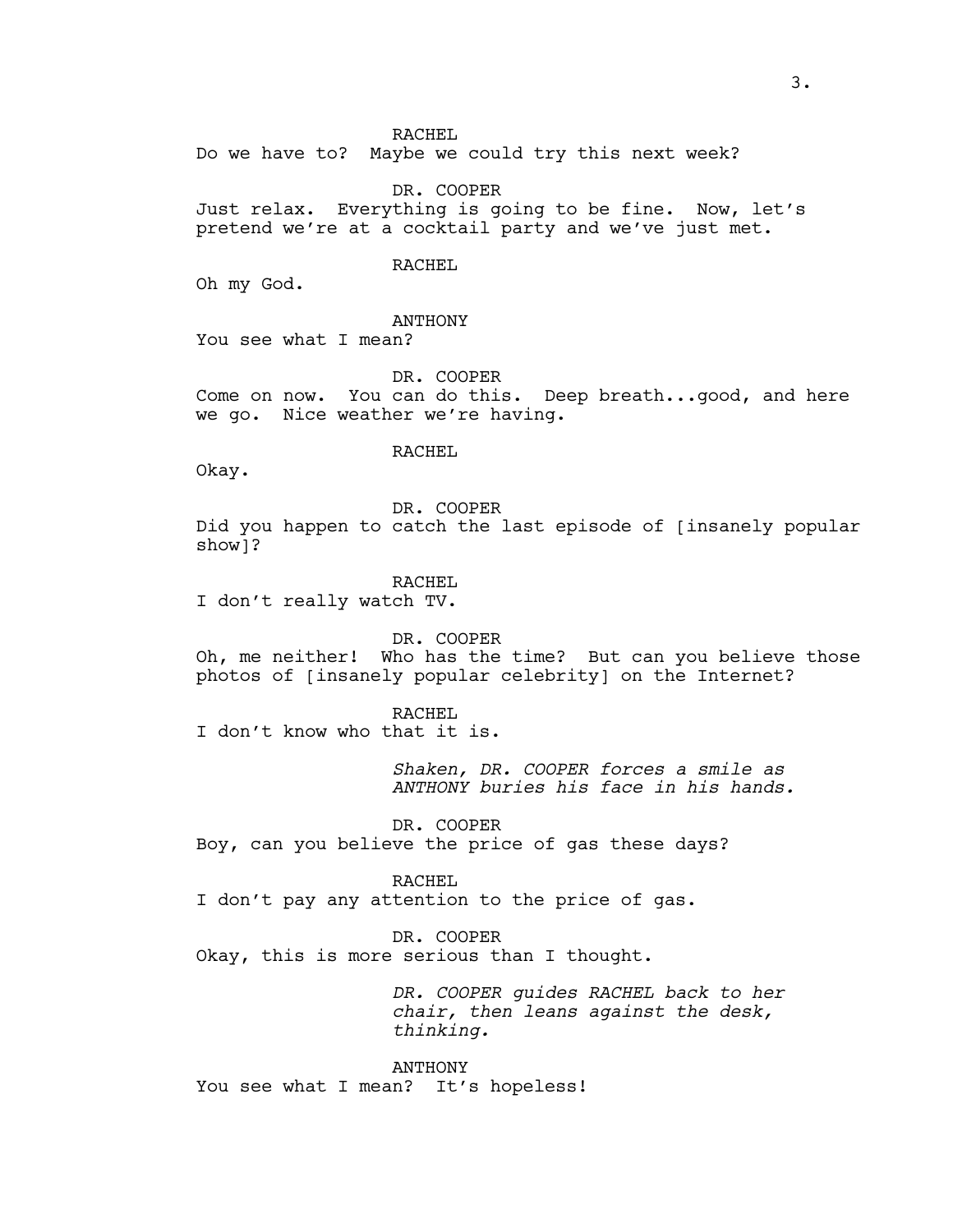#### RACHEL

I'm sorry! I don't know what to say when people talk about meaningless things I don't care about! Why is this such a big deal?

#### ANTHONY

It's a big deal because, say we're at some museum fundraiser, all right? Everybody's dressed up, people have had a few drinks, they get to talking, and...and this happens.

# DR. COOPER

It will embarrass you and make you look bad with your law firm.

#### ANTHONY

Exactly! I'll be lucky to get a job as office janitor.

## DR. COOPER

Anthony, we'll work through this. And Rachel, I don't want you to panic or feel overwhelmed. I feel very confident that you can do this. You just need to familiarize yourself with The Four Noble Paths of Small Talk: weather, TV shows, mating habits of celebrities, and the price of gas.

RACHEL

What about whether or not left-handed people will disappear thanks to genetic engineering?

DR. COOPER

No.

RACHEL Or whether or not Jesus really existed?

DR. COOPER

Absolutely not.

RACHEL

Should our government be chosen by lottery?

#### DR. COOPER

No, no, no, no, no. Weather, TV shows, mating habits of celebrities, and the price of gas. Here, Anthony, let's you and I demonstrate.

*ANTHONY stands up.*

DR. COOPER

Ready?

ANTHONY

Give me a second.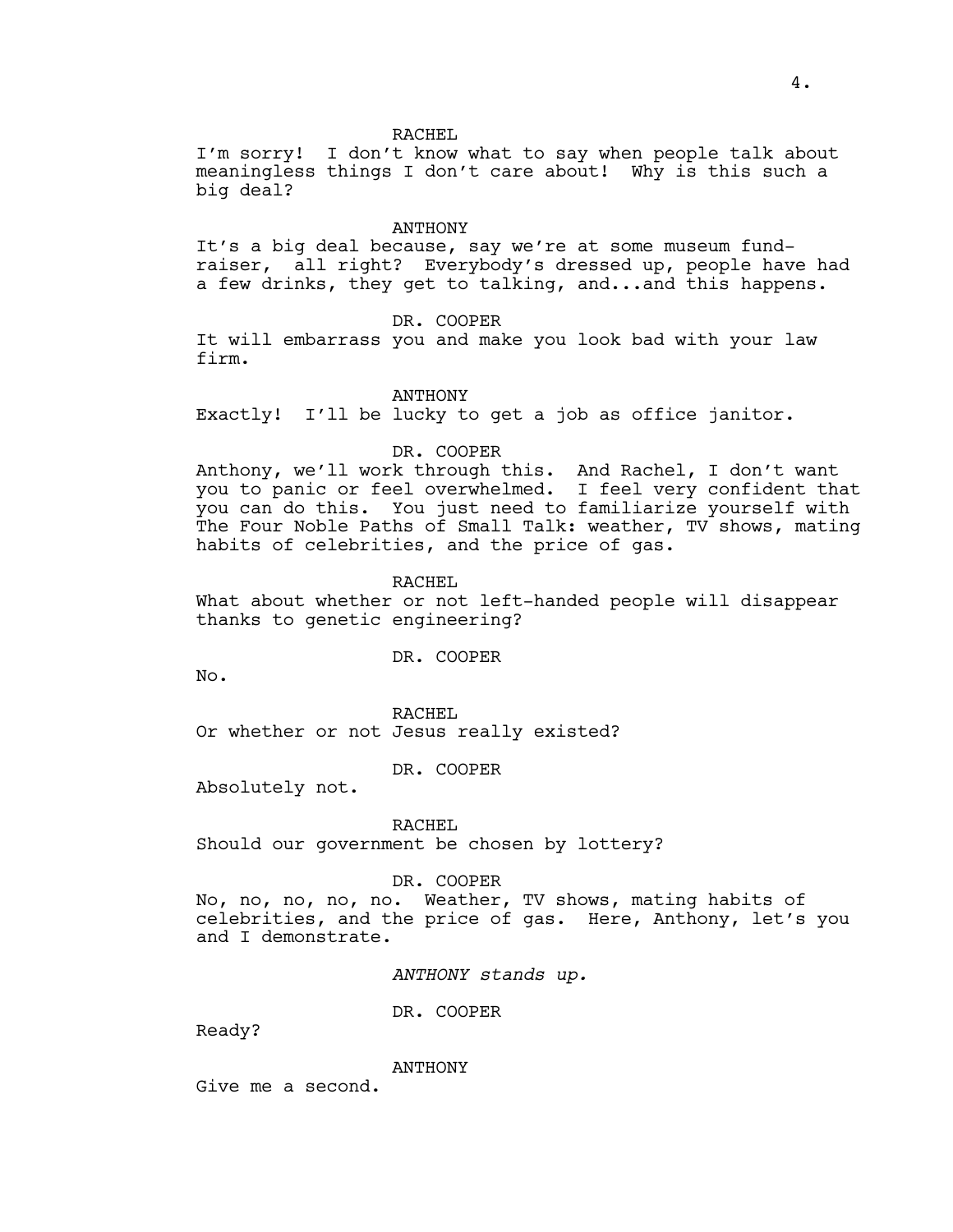*ANTHONY does some neck rolls and shakes his arms out.*

ANTHONY

Okay, let's do this.

DR. COOPER How about this weather we're having?

#### ANTHONY

I know, right? Still, it's not too bad. I heard it was thirty below in North Dakota this morning.

DR. COOPER

Oh my God. I mean, seriously, why does anybody live there?

ANTHONY

Because they have to, I suppose. The good thing is, gas is insanely cheap in the Dakotas.

DR. COOPER

Is it really? I can't believe how much I'm paying these days.

*DR. COOPER touches ANTHONY's arm.*

#### ANTHONY

I know, right? And did you see that (insanely popular TV news show) piece on solar-powered cars?

DR. COOPER

I did! In fact, I heard that [insanely popular celebrity couple] ordered one and those cars don't even exist yet!

ANTHONY

Hey, with their money, why not?

*DR. COOPER and ANTHONY share a good laugh, then stare at one another, genuinely charmed. DR. COOPER snaps out of it and turns to RACHEL.*

DR. COOPER There. You see? That wasn't too hard, was it?

RACHEL

You guys are so good. You make it look so easy.

# DR. COOPER

Now, did you notice what I did there, because it's very important. On the third part of the conversational exchange, reach out and touch the other person's arm. It's a reassuring, physical gesture that communicates comfort and intimacy.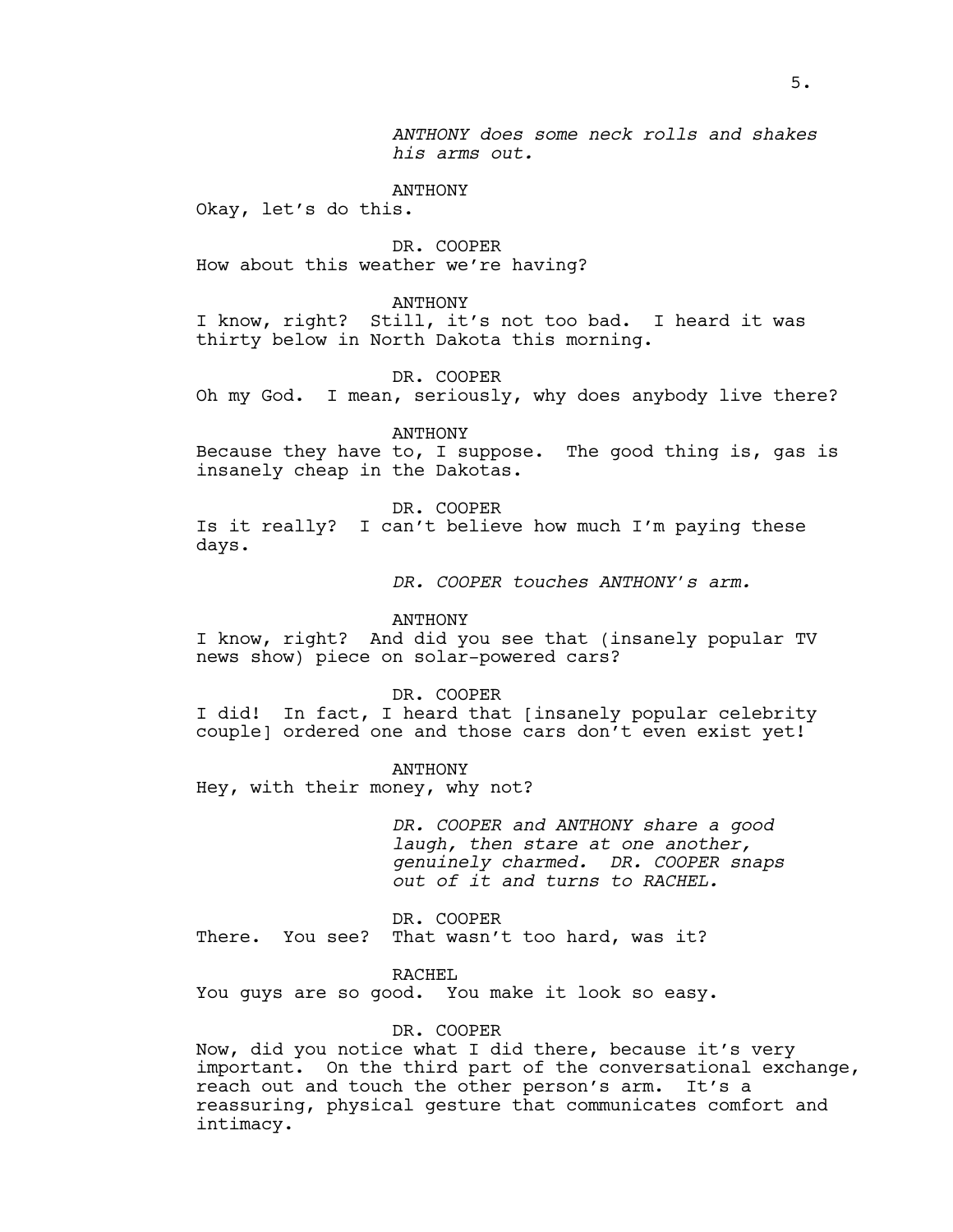RACHEL Okay, Four Noble Paths...arm touch...third part of the conversational exchange. Got it. DR. COOPER Now, you need to try. (she picks up the phone on her desk and punches a button) Danielle, are you busy at the moment?...Okay, is anybody else out there?...No, that should be fine! In fact, that's perfect! Tell him it's just for a minute or two. *DR. COOPER hangs up the phone as MATT, a delivery man enters, carrying a package.* MATT Did you want to see me? DR. COOPER Yes! Come in, come in, come in! You're a delivery man, yes? **MATT** Right. DR. COOPER What's your name? MATT Matt. DR. COOPER Matt! What a wonderful name. So, Matt, as a delivery man, you must make small talk with people on your rounds. MATT Not really. DR. COOPER Oh, come on now. You go into an office, you hand a package to a secretary or a receptionist. What do you usually say? MATT Sign here. DR. COOPER No, I mean besides that. MATT

That's about it. I'm a delivery guy. People don't usually want to talk to me very much.

RACHEL

Really? Why not?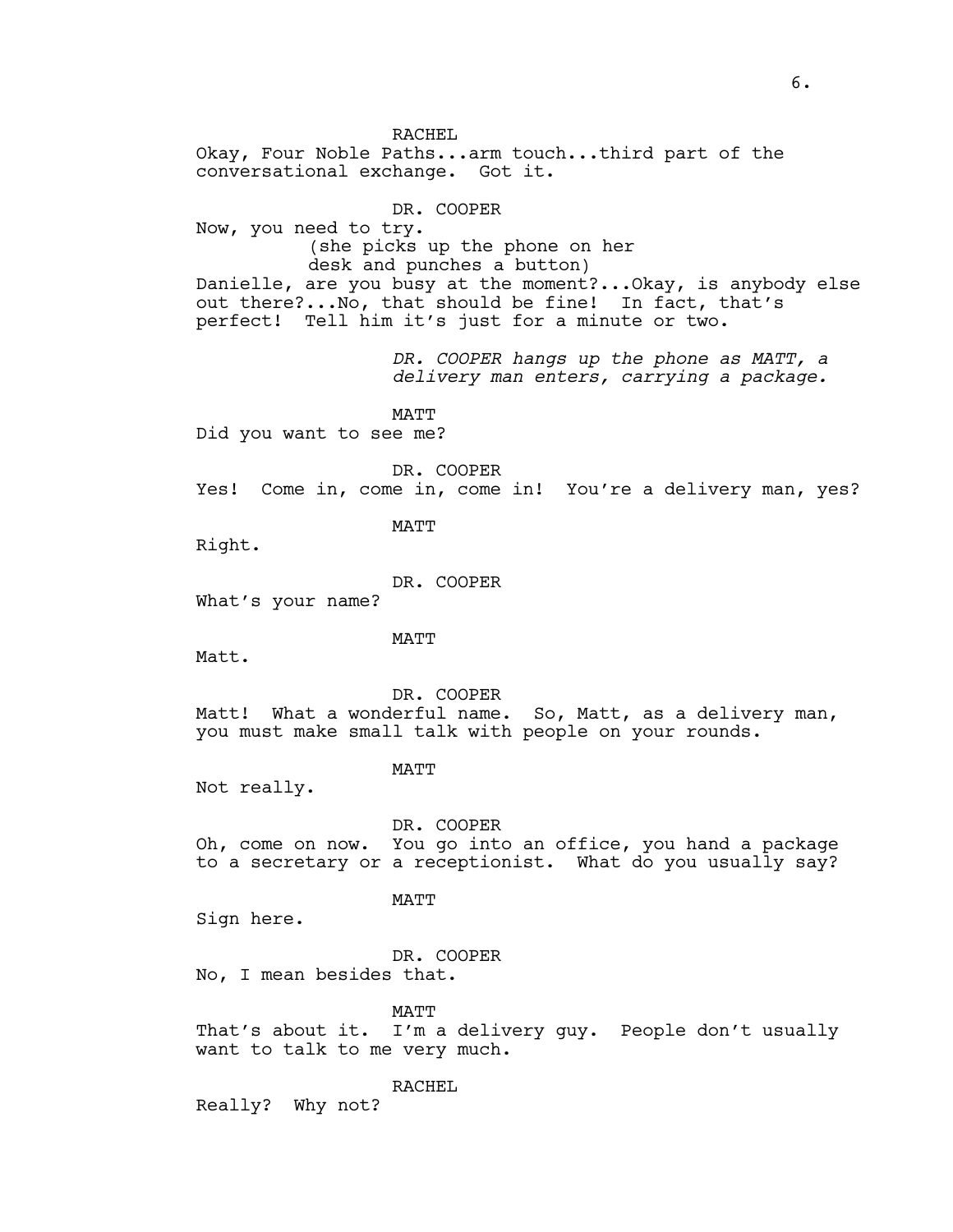MATT

I don't know. I guess I'm not somebody you can network with or whatever. Which I'm fine with. I'm in and I'm out.

ANTHONY

And I'm guessing your job probably doesn't require you to go to museum fund-raisers and award dinners.

MATT

That's a good guess.

DR. COOPER

Well, never mind. We're just doing a little exercise here in small talk. So, let's pretend you and Rachel have just met.

> *DR. COOPER takes RACHEL's elbow and urges her out of her chair.*

MATT

But we did just meet. Why do we have to pretend?

DR. COOPER

Even better! You've just met. Now, engage one another in a little small talk.

> *RACHEL and MATT stand awkwardly as DR. COOPER and ANTHONY huddle together and look on. As he witnesses the following exchange, ANTHONY's agony steadily increases, with DR. COOPER doing her best to soothe him and calm him down.*

**MATT** 

Should I start?

DR. COOPER Absolutely! You start.

**MATT** I don't know what to say.

DR. COOPER Just say the first thing that comes into your head.

> *Long pause as MATT thinks and falsestarts a couple of times.*

MATT

Do you like cheese?

RACHEL

I love cheese!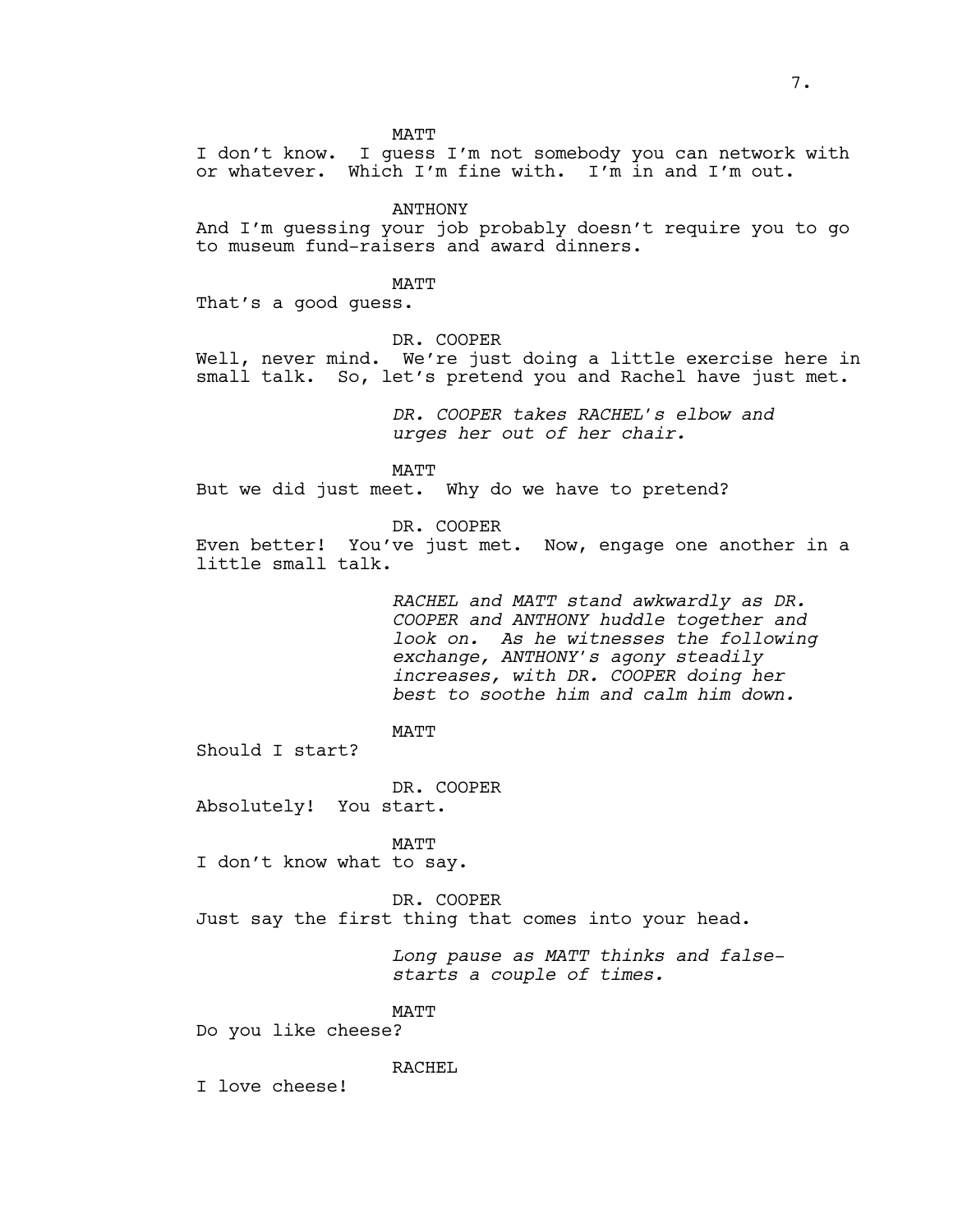MATT

I've been reading this book about cheese.

## RACHEL

What made you want to read about cheese?

#### MATT

I'm not too sure, really. Probably because when I think of, you know, being rich and being able to do buy anything I want, I never think about a big mansion or a Rolls Royce or anything, I usually think about some kind of food with a fancy cheese sauce. It's like, that's the ultimate in decadence or something. I mean, I know it isn't. That would probably be caviar or black truffles or something. I can't say I've ever thought the matter through real clearly, but it's not like I'm ever going to be rich, anyway. I just like cheese. Gruyère especially. That's a really nice melting cheese.

RACHEL

It really is! Have you ever--

#### DR. COOPER

Okay, I'm just going to stop you two right there for a moment. Matt, the question, "Do you like cheese?" is not a typical conversation opener. It seems abrupt and random and it will make people feel uncomfortable. They'll think that you're mentally ill.

## MATT

Oh. I'm sorry.

## DR. COOPER

So, let's try again. Rachel, why don't you start this time?

*RACHEL hesitates for a moment, then...*

#### RACHEL

Why is it called Gruyère cheese? I love that word, by the way. Gruyère. It makes me feel French just saying it.

#### MATT

No, it's actually Swiss! Gruyères is a small town in Switzerland. What you're probably thinking is that it's used in French onion soup.

#### RACHEL

You know what? I am! How it gets baked on top and gets a little brown and caramelized?

#### MATT

Oh, I love that! The weird thing is that the cheese holds the heat in on the soup, so the soup is almost impossible to eat when you get it.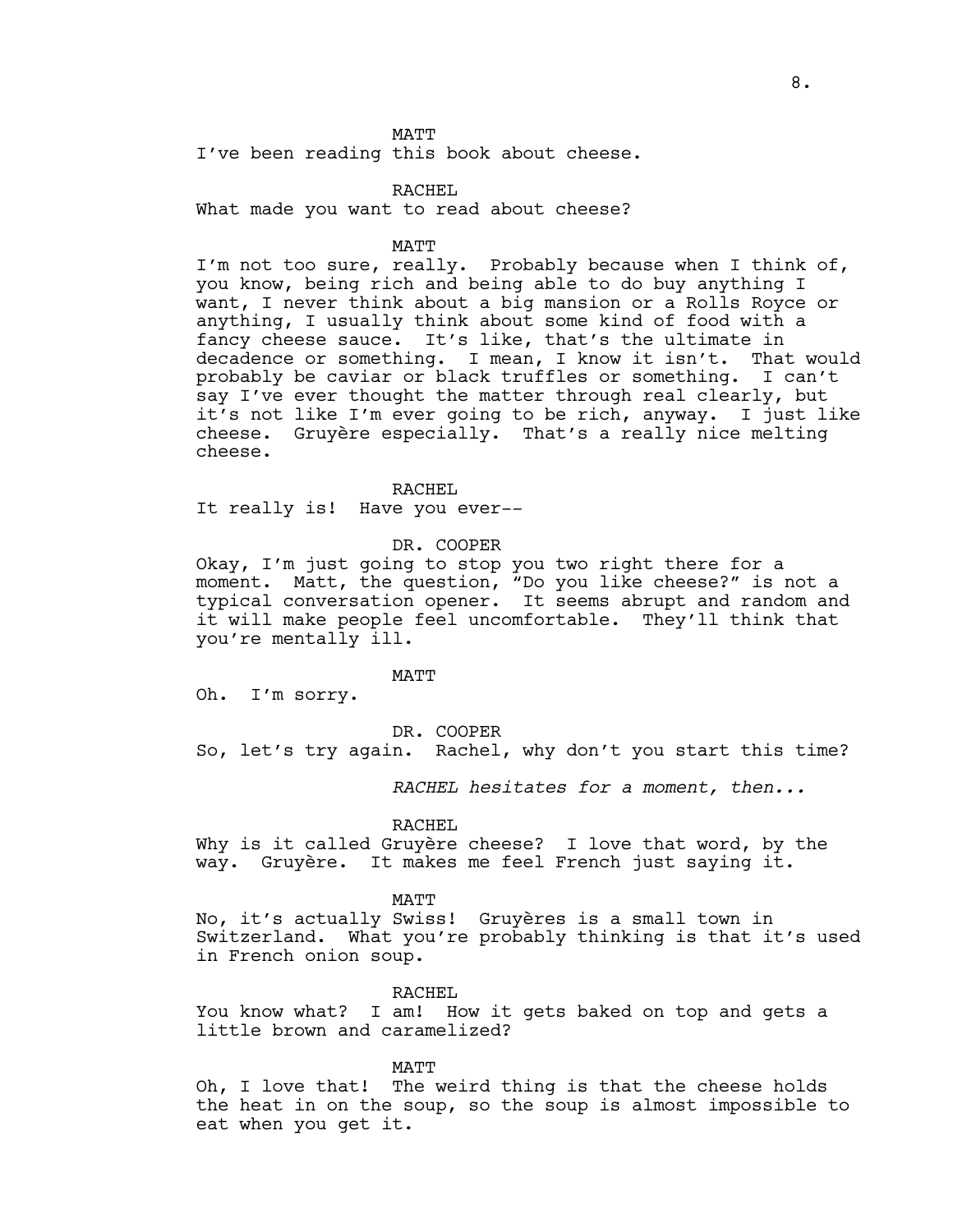RACHEL I know! I always start nibbling around the edges of the cheese and I end up with no cheese and all soup!

> *A thought strikes RACHEL and she grabs MATT's forearm with a death grip. A beat, and the volcano that's been building inside ANTHONY explodes.*

ANTHONY

STOP!!! Just...for the love of God, please...do you actually hear yourselves? Do you hear the words that--you know what? I can't do this anymore. I just...I can't. I'm sorry, Rachel. This...it's just not working out between us. We're too different. It's like we're different species or something. I'm sorry.

*ANTHONY exits.*

DR. COOPER

Anthony! Oh no, the poor man, he's absolutely traumatized. I'll just...I'm going to check on him. Anthony!

> *DR. COOPER exits at speed. RACHEL still has her hand on MATT's arm. She realizes this and slowly releases her grip.*

## RACHEL

I'm not mentally ill, if that's what you're thinking.

MATT

Oh. No, I wasn't thinking that...I'm not mentally ill either, in case you were wondering.

RACHEL

So, we've got that in common.

MATT

Yeah.

RACHEL Maybe...maybe we have other things in common?

MATT

Maybe.

*RACHEL reaches out and gently takes MATT's arm.* 

RACHEL

Gruyère?